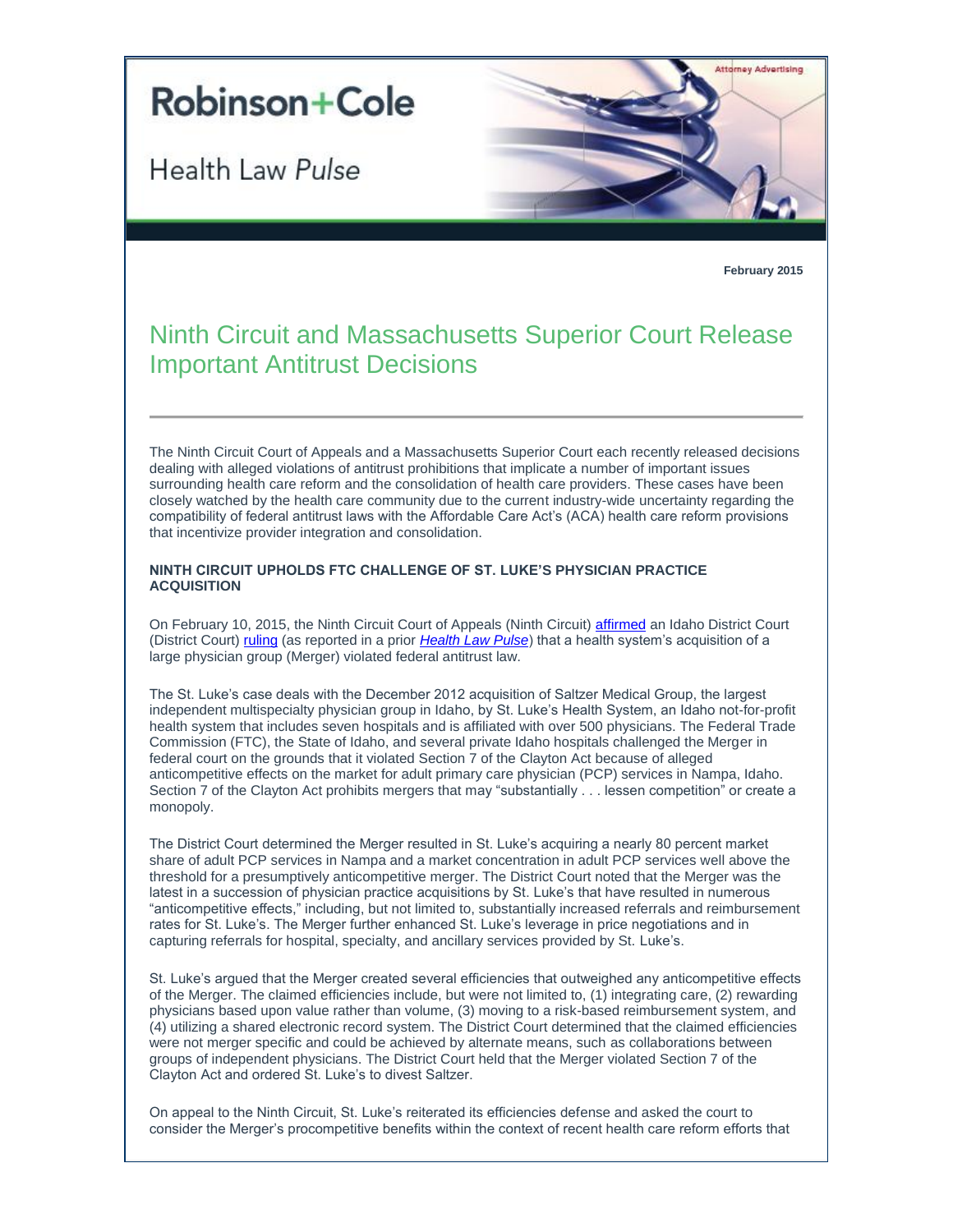incentivize consolidation to reduce health care costs and improve patient outcomes. While an efficiencies defense has been adopted only by district courts and is not yet accepted by the U.S. Supreme Court, the Ninth Circuit assumed the validity of an efficiencies defense but stated that efficiencies alone are not enough to rebut a finding that a merger is anticompetitive. Instead, a defendant must also show that the merger enhances competition and that the claimed efficiencies are verifiable and specific to the merger in question. The Ninth Circuit found that the District Court did not err in concluding that St. Luke's claimed efficiencies (1) would not increase competition because reimbursement rates would likely increase, and (2) were not merger specific because there was no evidence St. Luke's needed a larger number of employed physicians to provide integrated care and independent physicians, such as Saltzer, had access to St. Luke's electronic medical record system. Notably, the Ninth Circuit affirmed the District Court's holding that the potential for better patient service following the Merger does not outweigh the Clayton Act's prohibition on conduct that lessens competition or the creation of a monopoly. The Ninth Circuit affirmed the District Court's order that St. Luke's divest Saltzer.

As a result of the Ninth Circuit's decision in the St. Luke's case, health systems and physician practices seeking to consolidate must be prepared to effectively demonstrate that such consolidation will result in efficiencies that cannot be accomplished without consolidation and that such efficiencies will positively affect competition. Providers currently exploring avenues to increase capital investment and reduce health care costs may be required to consider alternatives to complete mergers or acquisitions in partnering with larger health care systems where a positive impact on competition cannot be demonstrated.

## **MASSACHUSETTS COURT REJECTS PROPOSED SETTLEMENT BETWEEN PARTNERS AND MASSACHUSETTS ATTORNEY GENERAL**

On January 29, 2015, a Massachusetts Superior Court [rejected a proposed settlement](http://t2806904.omkt.co/track.aspx?id=402|2AD478|6F10|19C|962|0|8ED|1|3EFFD8D9&destination=http%3a%2f%2fwww.mass.gov%2fago%2fdocs%2fpress%2f2015%2fpartners-memo-of-decision-and-order.pdf&dchk=5F0ECCF5) (Proposed Settlement) between Partners HealthCare System (Partners) and the Massachusetts attorney general's (AG) office that would have allowed Partners to acquire South Shore Health and Hallmark Health Corporation (Proposed Acquisitions). Superior Court Judge Janet Sanders delivered a significant setback to Partners' plans by concluding that the Proposed Settlement did not reasonably and adequately address anticompetitive harms that would have resulted had the Proposed Settlement been accepted and the Proposed Acquisitions finalized. The Proposed Settlement was opposed by competitors of Partners, the Massachusetts Health Policy Commission (HPC), newly elected AG Maura Healey, and antitrust experts, among other prominent health care stakeholders.

Partners is a Massachusetts not-for-profit corporation that operates nine hospitals, a psychiatric hospital, and other providers, and negotiates payor contracts on behalf of approximately 6,200 PCPs. South Shore Health is a Massachusetts not-for-profit corporation that operates a large hospital and has a managed care network of more than 400 physicians (South Shore). Hallmark Health Corporation is a Massachusetts not-for-profit corporation that operates two hospitals and a number of outpatient facilities and has a managed care network of more than 400 physicians (Hallmark). Partners' proposed acquisition of South Shore and Hallmark would have added three hospitals and approximately 800 physicians to the Partners system. The AG brought a complaint alleging that the acquisitions violated Massachusetts state consumer protection laws and would result in eliminating competition, thereby resulting in higher reimbursement rates to Partners and higher health care costs to consumers.

The Proposed Settlement, negotiated between Partners and former AG Martha Coakley, would have allowed Partners to acquire South Shore and Hallmark's two hospitals under certain conditions. The Proposed Settlement stipulated the following:

1. It required Partners to comply, for six and a half years, with a price cap on rates for commercial business, which comprise 60 percent of Partners' revenues, and a more stringent price cap on activities for which Partners bears commercial risk, which comprise 11 percent of Partners' revenues.

2. It allowed health insurers to contract with Partners for components of its services instead of being required to accept its entire network of services, thereby reducing Partners' ability to negotiate higher reimbursement rates for a set period of time.

3. It prohibited Partners from prospectively negotiating with insurers on behalf of physicians unaffiliated with Partners, preventing such physicians from receiving Partners' higher reimbursement rates.

4. It imposed a temporary restriction on future acquisitions by Partners that would have required AG approval of any future hospital acquisitions in eastern Massachusetts for seven years and capped